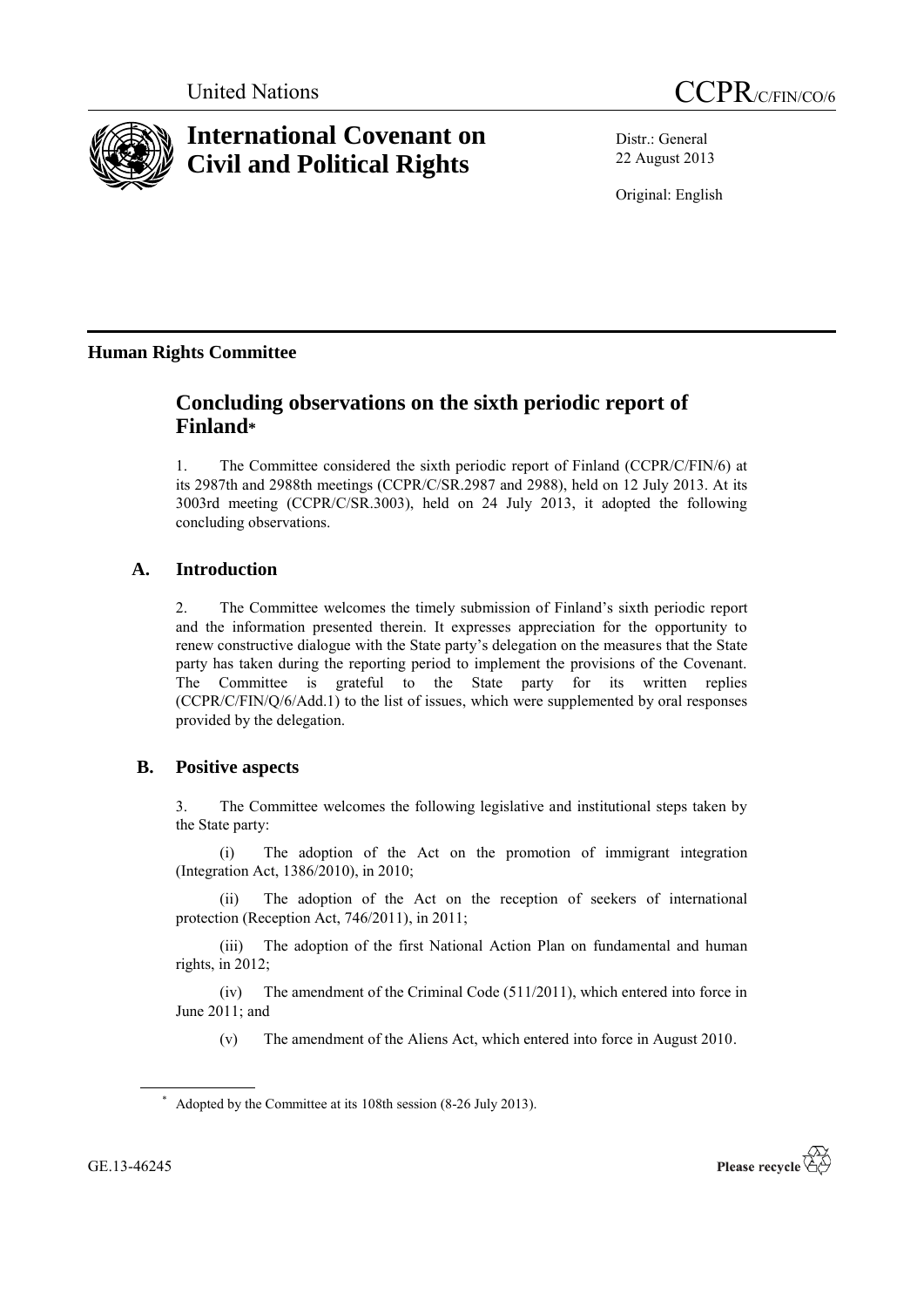#### **C. Principal matters of concern and recommendations**

4. The Committee regrets that the State Party maintains its reservations, in particular to article 14, paragraph 7, and article 20, paragraph 1, of the Covenant, which are, in the opinion of the Committee, without basis in the light of the Committee's interpretation of the said articles (art. 2).

**The State party should constantly review its reservations to the Covenant and consider withdrawing them in whole or in part.** 

5. While noting that the State party has incorporated the Covenant into its domestic legal order, the Committee is concerned that provisions of the Covenant have been invoked in only a few cases before national courts, since the consideration of the State party's previous report (art. 2).

**The State party should take appropriate measures to raise awareness of the Covenant among judges, lawyers and prosecutors in order to ensure that its provisions are taken into account before national courts. It should also include in its next periodic report examples of the application of the Covenant by the domestic courts.** 

6. While appreciating the ongoing reform of the State party's non-discrimination legislation, the Committee remains concerned about the persistent gender-based wage gap and the dismissal of women due to pregnancy and childbirth (arts. 3 and 26).

**The State party should pursue and strengthen its measures to ensure, by means of legislation and policy, women's de facto equality with men in the labour market. The State party should clarify whether there is any provision for sanctions against the practice of dismissing women in cases of pregnancy and childbirth.**

7. While noting the efforts undertaken by the State party to combat violence against women, including the Action Plan to reduce violence against women 2010-2015, the Committee remains concerned about reports of gender-based violence, particularly rape, which is often not reported by victims and thus not investigated, prosecuted or punished by the authorities. The Committee regrets that the availability of services, including the number of shelters, is insufficient and inadequate to protect women victims of violence (arts 3, 7 and 26).

**The State party should intensify its efforts and take all necessary measures, including legislative reforms, to effectively prevent and combat all forms of violence against women, particularly sexual violence. The State party should ensure that services, including a sufficient number of shelters, are made available to protect women victims of violence and provide them with adequate financial resources. The State party should also educate society on the prevalence of gender-based violence, including domestic violence, and improve coordination among the bodies responsible for preventing and punishing domestic violence, so as to ensure that such acts are investigated, and perpetrators prosecuted and, if convicted, punished with appropriate sanctions.** 

8. The Committee is concerned that the State party's current legislation on combating discrimination based on sexual orientation and gender identity is not comprehensive, and therefore fails to protect against discrimination on all the grounds enumerated in the Covenant. It is also concerned about reports of acts of discrimination based on sexual orientation and gender identity (arts. 2 and 26).

**The State party should increase its efforts in the field of combating and eliminating discrimination on grounds of sexual orientation and gender identity, inter alia, by implementing comprehensive legislative reform that guarantees equal protection from discrimination on all grounds.**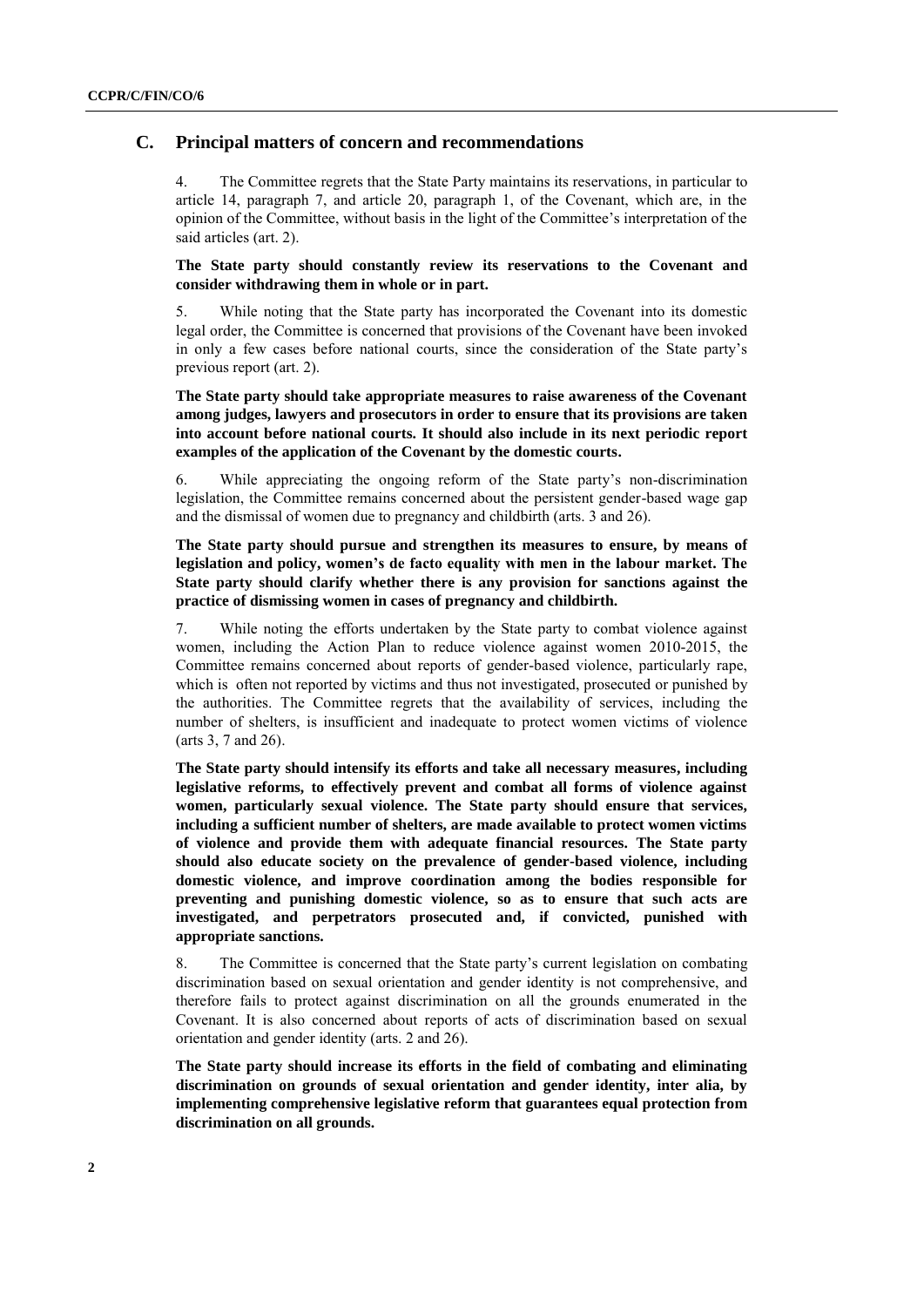9. Despite the information furnished by the State party regarding the steps taken to protect victims of trafficking in persons, the Committee remains concerned by the State party's shortcomings in identifying women victims of trafficking. The Committee is particularly concerned about cases whereby women have been trafficked into the State party for the purposes of prostitution, but have only been identified as witnesses, rather than also being identified as victims of human trafficking, and are thus prevented from having adequate protection and assistance (art. 8).

**The State party should continue its efforts to combat trafficking in human beings and consider amending its laws to ensure that victims of human trafficking, particularly female victims of sexual abuse and exploitation, are identified as such, in order to provide them with appropriate assistance and protection. The State party should also run public awareness campaigns, continue training police and immigration officers and strengthen its cooperation mechanisms with neighbouring countries to prevent trafficking in persons.**

10. The Committee reiterates its concern that the Metsälä detention centre, the only detention unit for asylum seekers and irregular migrants in Finland, is frequently overcrowded and many such individuals, including unaccompanied or separated children, pregnant women and persons with disabilities, are placed in police detention facilities for prolonged periods of time (arts. 9 and 10).

**The State party should use alternatives to detaining asylum seekers and irregular migrants whenever possible. The State party should also guarantee that administrative detention for immigration purposes is justified as reasonable, necessary and proportionate in the light of the specific circumstances, and subjected to periodic evaluation and judicial review, in accordance with the requirements of article 9 of the Covenant. The State party should strengthen its efforts to improve living conditions in the Metsälä detention centre.**

11. While the Committee appreciates the additional information provided by the State party, it remains concerned about the time frame within which a person arrested on a criminal charge is brought before a judge, which, according to the information provided by the State party, is not before the expiry of 96 hours. The Committee is also concerned at reports that suspects do not always benefit from legal assistance from the very outset of apprehension, particularly those who have committed "minor offences". The Committee regrets that the State party has not clarified the place of detention in respect of any subsequent continuation of detention (arts. 9 and 14).

**The State party should provide the the Committee with the required information and, in any event, ensure that persons arrested on criminal charges are brought before a judge within 48 hours of initial apprehension, and transferred from the police detention centre in the event of a continuation of detention. The State party should also ensure that all suspects are guaranteed the right to a lawyer from the moment of apprehension, irrespective of the nature of their alleged crime.**

12. While noting the State party's efforts to renovate police detention facilities and prisons, the Committee is concerned about reports that some prisons still lack appropriate sanitary equipment, including toilet facilities. The Committee is also concerned that overcrowding continues to exist in seven prisons (art. 10).

**The State party should adopt effective measures against overcrowding in prisons and ensure that sanitary facilities are available in all prisons, in accordance with article 10 of the Covenant and the Standard Minimum Rules for the Treatment of Prisoners (1955).**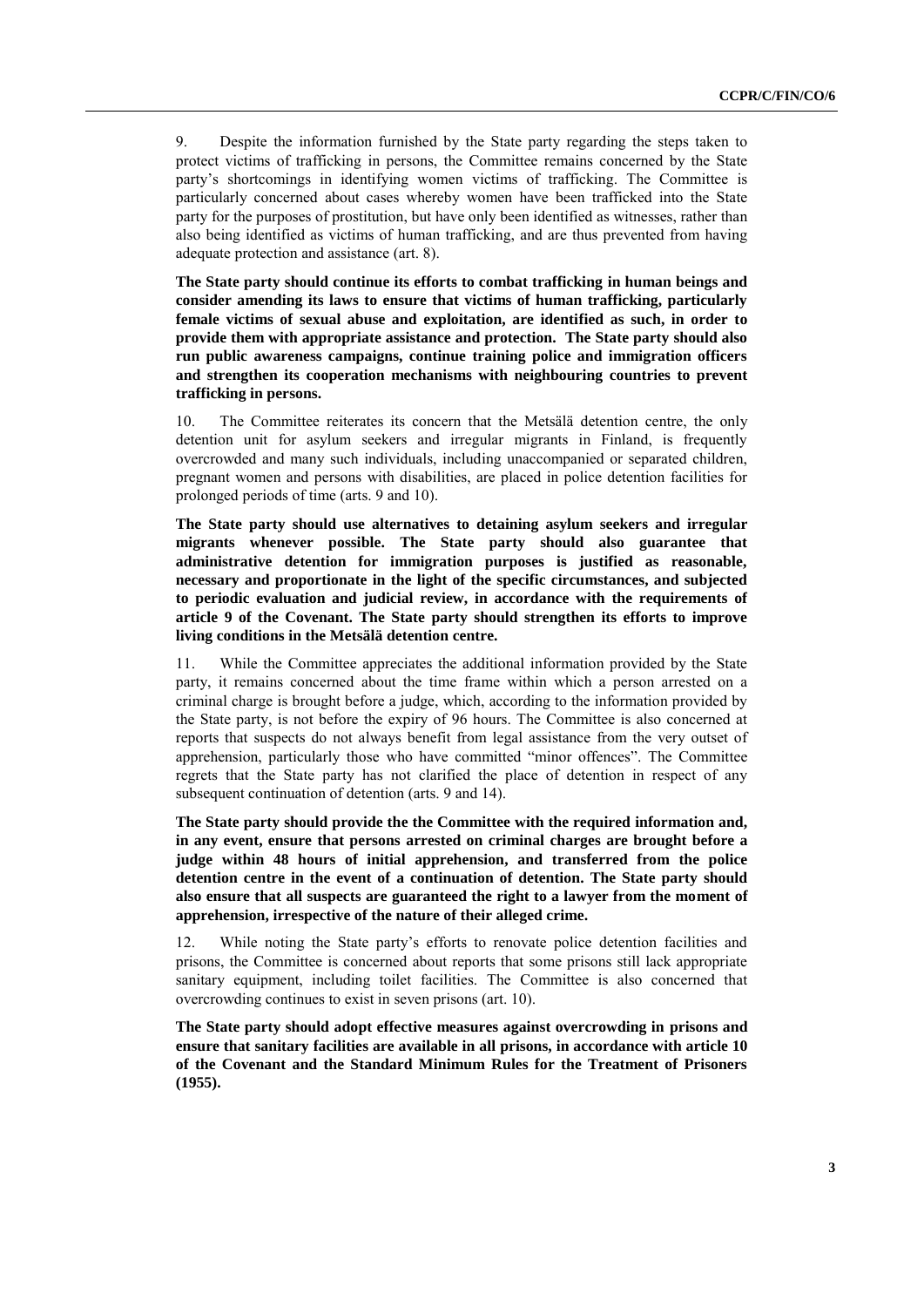13. While taking into account the State party's practice of considering the best interests of the child in assessing the placement of juveniles in detention facilities, the Committee remains concerned that juveniles are not segregated from adult prisoners.

**Notwithstanding the reservation to article 10, paragraphs 2(b) and 3, of the Covenant, the State party should ensure, as a general rule, that juveniles are segregated from adult prisoners in detention and that they are duly protected from violence and sexual abuse.**

14. While welcoming the legislative changes allowing for applications for non-military service during mobilizations and serious disturbances, and the fact that total objectors can be exempted from unconditional imprisonment, the Committee reiterates its concerns that the length of non-military service is almost twice the duration of the period of service for the rank and file, and that the preferential treatment accorded to Jehovah's Witnesses has not been extended to other groups of conscientious objectors (art. 18).

**The State party should fully acknowledge the right to conscientious objection and ensure that the length and nature of the alternatives to military service are not punitive in nature. The State party should also extend the preferential treatment accorded to Jehovah's Witnesses to other groups of conscientious objectors.**

15. The Committee is concerned at the accelerated asylum procedure established under the Aliens Act, which provides for an extremely short time frame for asylum applications to be thoroughly considered and for the applicant to properly prepare his or her case. The Committee is further concerned that appeals under the accelerated asylum procedure do not have automatic suspensive effect (art. 2 and 7).

#### **The State party should ensure that all persons in need of protection receive appropriate and fair treatment in all asylum procedures and that appeals under the accelerated asylum procedure have a suspensive effect.**

16. While noting that the State party has committed to ratifying the International Labour Organization Convention No. 169 concerning Indigenous and Tribal Peoples in Independent Countries, and established a working group in August 2012 to strengthen the rights of the Sami to participate in decisions on the use of land and waters, the Committee remains concerned that the Sami people lack participation and decision-making powers over matters of fundamental importance to their culture and way of life, including rights to land and resources. The Committee also notes that there may be insufficient understanding or accommodation of the Sami lifestyle by public authorities and that there is a lack of legal clarity on the use of land in areas traditionally inhabited by the Sami people (arts. 1, 26 and 27).

**The State party should advance the implementation of the rights of the Sami by strengthening the decision-making powers of Sami representative institutions, such as the Sami parliament. The State party should increase its efforts to revise its legislation to fully guarantee the rights of the Sami people in their traditional land, ensuring respect for the right of Sami communities to engage in free, prior and informed participation in policy and development processes that affect them. The State party should also take appropriate measures to facilitate, to the extent possible, education in their own language for all Sami children in the territory of the State party.**

17. While welcoming the efforts made by the State party to eliminate discrimination against the Roma, including the ongoing reform of the Finnish equality legislation, the Committee reiterates its concern that Roma still face de facto discrimination and social exclusion in housing, education and employment. The Committee is particularly concerned at continuing reports of the placement of Roma children in special needs classes (arts. 26 and 27).